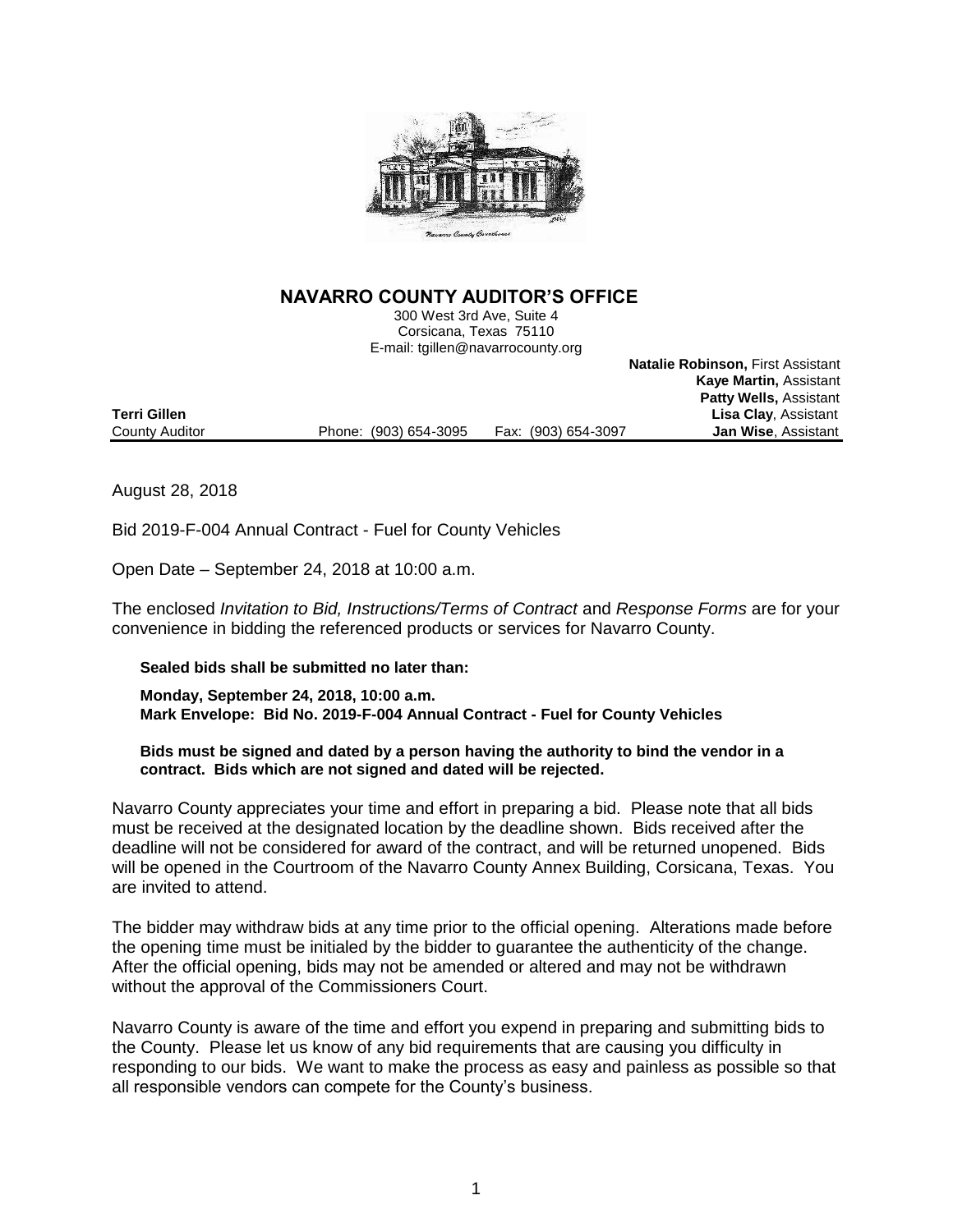Awards should be made no later than two weeks after the bid opening date. To obtain results, or if you have any questions, please contact the Navarro County Auditor's Office at 903-654-3095.

By order of the Commissioners Court of Navarro County, Texas, sealed bids will be accepted for:

### **Annual Contract - Fuel for County Vehicles**

Navarro County reserves the right to reject any or all bids for the products covered in this bid request and to waive any informalities or defects in the bidding and to accept such bids as it shall deem to be in the best interest of Navarro County.

**BIDS MUST BE SUBMITTED on the forms included for that purpose on pages 10-15**. Each bid should be signed by a person having the authority to bind the vendor in a contract, placed in a sealed envelope and marked clearly on the outside as shown below:

### **Bids should be clearly marked - Bid No. 2019-F-004 Annual Contract - Fuel for County Vehicles**

BIDS SHOULD BE RETURNED to the following address on or before **Monday, September 24, 2018, no later than 10:00 a.m.**

> Navarro County Auditor's Office Navarro County Courthouse 300 West 3rd Ave, Suite 4 Corsicana, Texas 75110

**FACSIMILE TRANSMITTALS WILL NOT BE ACCEPTED.**

**All Bids must be received in the County Auditor's Office before the opening date and time.**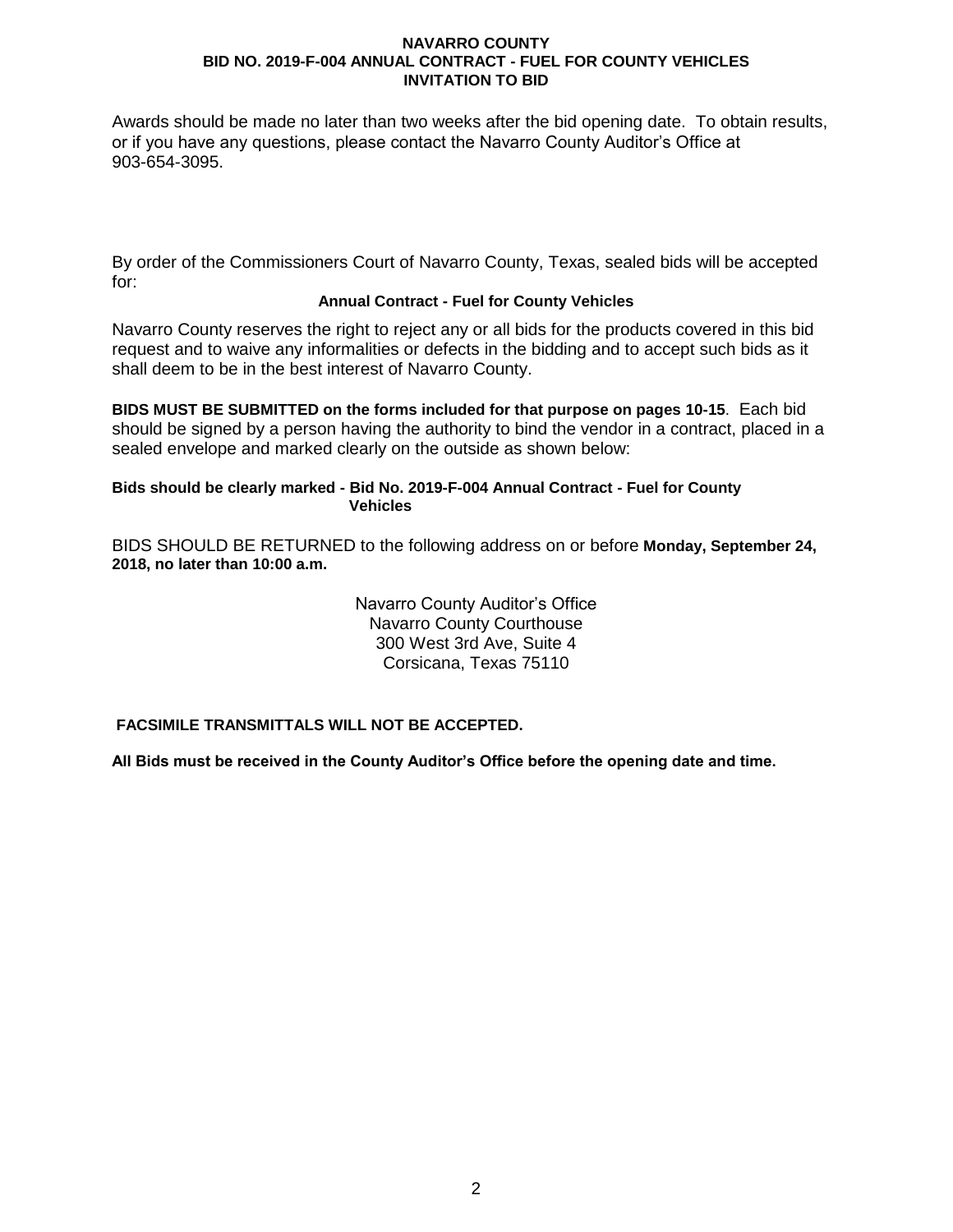Navarro County is requesting bids on Annual Contract(s) for Fuel for County Vehicles. Bids must be submitted on the attached forms. By returning this bid with a price quote, vendors certify and agree that:

**Funding:** Funds for payment have been provided through the Navarro County budget approved by the Commissioners Court for the fiscal year ending September 30, 2019.

**Late Bids:** Bids received in the County Auditor's Office after the submission deadline will be considered void and unacceptable. Navarro County is not responsible for lateness or nondelivery of mail, carrier, etc., and the date/time stamp of the County Auditor's Office shall be the official time of receipt.

**Altering Bids:** Bids cannot be altered or amended after the submission deadline. Any interlineation, alteration or erasure made before the opening time must be initialed by the signer of the bid, guaranteeing authenticity.

**Withdrawal of Bid:** A bid may not be withdrawn or canceled by the bidder without the permission of the County for a period of ninety (90) days following the date designated for the receipt of bids, and bidder so agrees upon submittal of their bid.

**Sales Tax:** Navarro County is exempt, by law, from payment of Texas Sales Tax and Federal Excise Tax.

**Contract:** This bid, when properly accepted by Navarro County, shall constitute a contract equally binding between the successful bidder and Navarro County. No different or additional terms will become a part of this contract with the exception of change orders.

**Change Orders:** No oral statement of any person shall modify or otherwise change, or affect, the terms, conditions or specifications stated in the resulting contract. All change orders to the contract will be made in writing by the Navarro County Auditor.

**Conflict of Interest:** No public official shall have interest in this contract, in accordance with *Vernon's Texas Codes Annotated, Local Government Code*, Title 5, Subtitle C, Chapter 171.

**Ethics:** The bidder shall not offer or accept gifts or anything of value nor enter into any business arrangement with any employee, official or agent of Navarro County.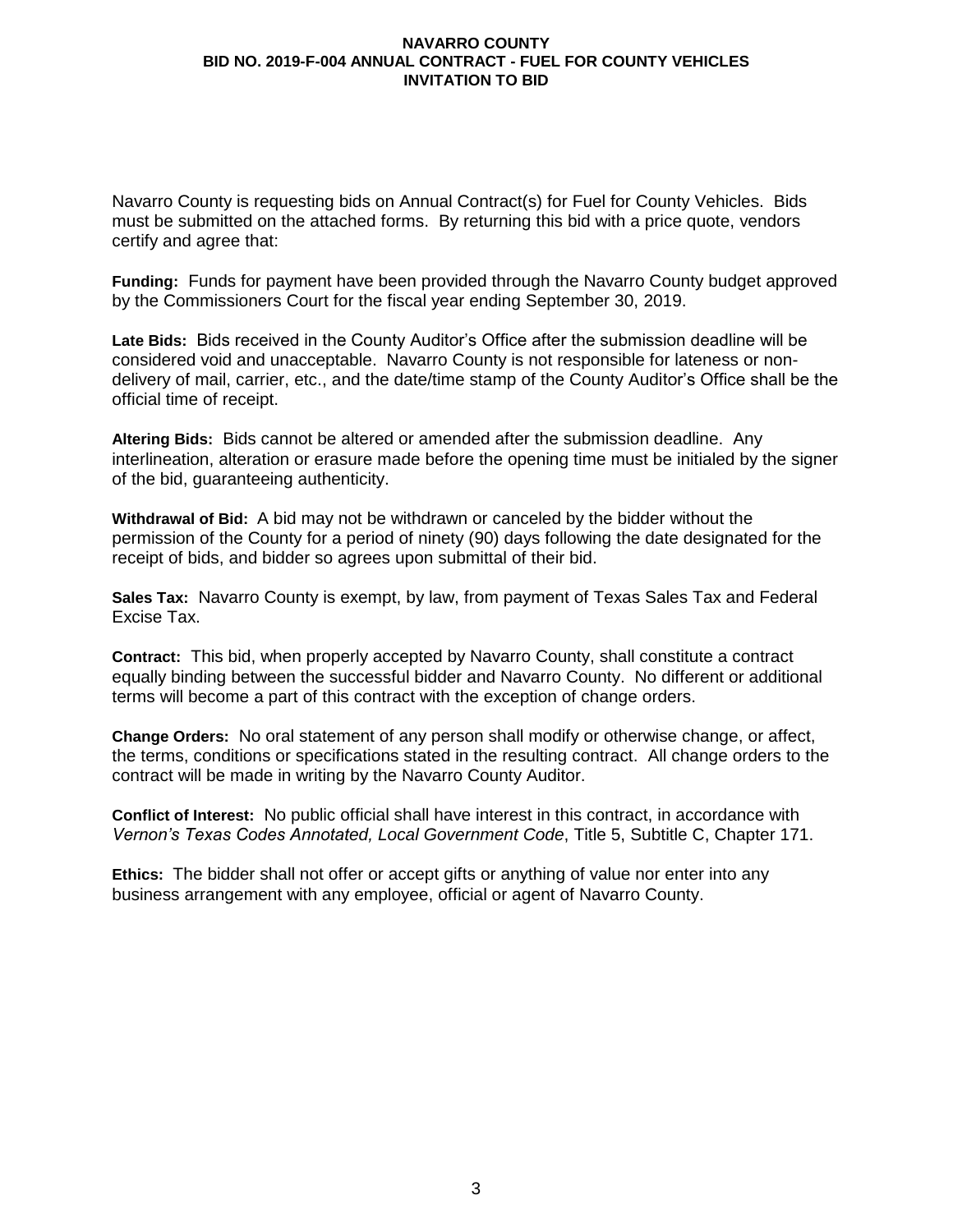**Exceptions/Substitutions:** All bids meeting the intent of this invitation to bid will be considered for award. Bidders taking exception to the specifications, or offering substitutions, shall state these exceptions in the section provided or by attachment as part of this bid. The absence of such a list shall indicate that the bidder has not taken exceptions and shall hold the bidder responsible to perform in strict accordance with the specifications of the invitation. The Navarro County Commissioners Court reserves the right to accept any and all or none of the exception(s)/substitution(s) deemed to be in the best interest of the County.

**Addenda:** Any interpretations, corrections or changes to this *Invitation to Bid* and *Specifications* will be made by addenda. Sole issuing authority of addenda shall be vested in The Navarro County Auditor. Addenda will be mailed to all who are known to have received a copy of this *Invitation to Bid*. Bidders shall acknowledge receipt of all addenda. **Bids must comply** with all Federal, State, county and local laws concerning these type purchases.

**Davis-Bacon and Related Acts:**Attention is called to the fact that not less than the federally determined prevailing (Davis-Bacon and Related Acts) wage rate, as issued by the Texas Department of Housing and Community Affairs and contained in the contract documents, must be paid on this project. In addition, the successful bidder must ensure that employees and applicants for employment are not discriminated against because of race, color, religion, sex, age or national origin.

**Design, Strength, Quality** of materials must conform to most recent International Building Code.

**Minimum Standards for Responsible Prospective Bidders:** A prospective bidder must affirmatively demonstrate their responsibility and meet the following requirements:

- 1. Have adequate financial resources, or the ability to obtain such resources as required;
- 2. Be able to comply with the required or proposed delivery schedule;
- 3. Have a satisfactory record of performance;
- 4. Have a satisfactory record of integrity and ethics, and;
- 5. Be otherwise qualified and eligible to receive an award.

Navarro County may request representation and other information sufficient to determine the bidder's ability to meet these minimum requirements listed above.

**References:** Navarro County requests bidder to supply a list of at least three (3) references where like products have been sold by their company. Include name of reference, address, telephone number and name of representative.

**Bidder Shall Provide***,* with this bid response, all documentation required by this *Invitation to Bid*. Failure to provide this information may result in rejection of your bid.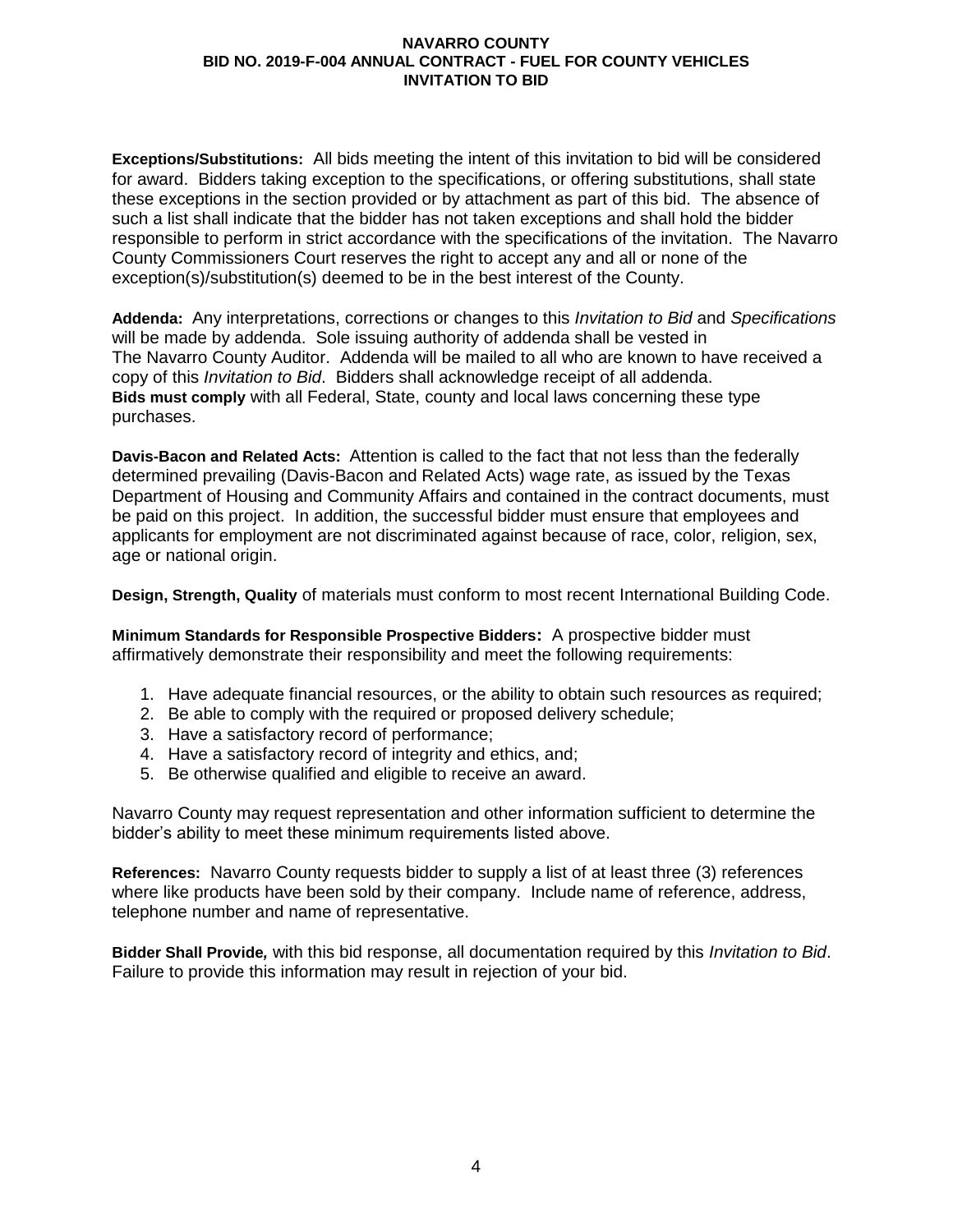**Successful Bidder Shall** defend, indemnify and save harmless Navarro County and all its officers, agents and employees from all suits, actions or other claims of any character, name and description brought for or on account of any injuries or damages received or sustained by any person, persons or property on account of any negligent act or fault of the successful bidder, or of any agent, employee, subcontractor or supplier in the execution of, or performance under, any contract which may result from bid award. Successful bidder indemnifies and will indemnify and save harmless Navarro County from liability, claim or demand on their part, agents, servants, customers and/or employees whether such liability, claim or demand arise from or happening upon or in any of the halls, elevators, entrances, stairways or approaches of or to the facilities within which the occupied premises are located. Successful bidder shall pay any judgment with costs which may be obtained against Navarro County growing out of such injury or damages.

**Insurance Requirements:** Any vendor that conducts business with Navarro County, whether it is for goods and/or services, must maintain lawful workers' compensation requirements and adequate liability limitations.

Within ten (10) days after contract award and prior to the commencement of any work or delivery, the County requires the successful vendor(s) to submit, to the County Auditor's Office, verification of the following coverages, showing Navarro County as the certificate holder with coverage dates inclusive to that of the contract award:

- a. **Workers' Compensation Coverage** meeting the acceptable requirements as established by the Texas Workers' Compensation Ace, Title 5, Subtitle A, Texas Labor Code; and
- b. *General Liability Insurance* meeting the following limits **\$1,000,000 per occurrence/ aggregate**, including products and completed operations coverage.

Vendors and/or their freight contractors must be prepared to show coverage verification prior to entering upon Navarro County Premises. Failure to comply with lawful requirements or adequate liability requirements may result in delay of payments and/or cancellation of the contract.

**Termination of Contract:** This contract shall remain in effect until contract expires, delivery and acceptance of products and/or performance of services ordered or terminated by either party with thirty (30) days written notice prior to any cancellation. The successful bidder must state therein the reasons for such cancellation. Navarro County reserves the right to award canceled contract to the next lowest responsible bidder as it deems to be in the best interest of the County.

**Termination for Default:** Navarro County reserves the right to terminate the contract for default if Contractor/Bidder breaches any of the terms therein, including warranties of Contractor/Bidder or if the Contractor/Bidder becomes insolvent or commits acts of bankruptcy. Such right of termination is in addition to and not in lieu of any other remedies which Navarro County may have in law or equity. Default may be construed as, but not limited to, failure to deliver the proper goods and/or services within the proper amount of time, and/or to properly perform any and all services required to Navarro County's satisfactions and/or to meet all other obligations and requirements. Navarro County may terminate the contract without cause upon thirty (30) days written notice.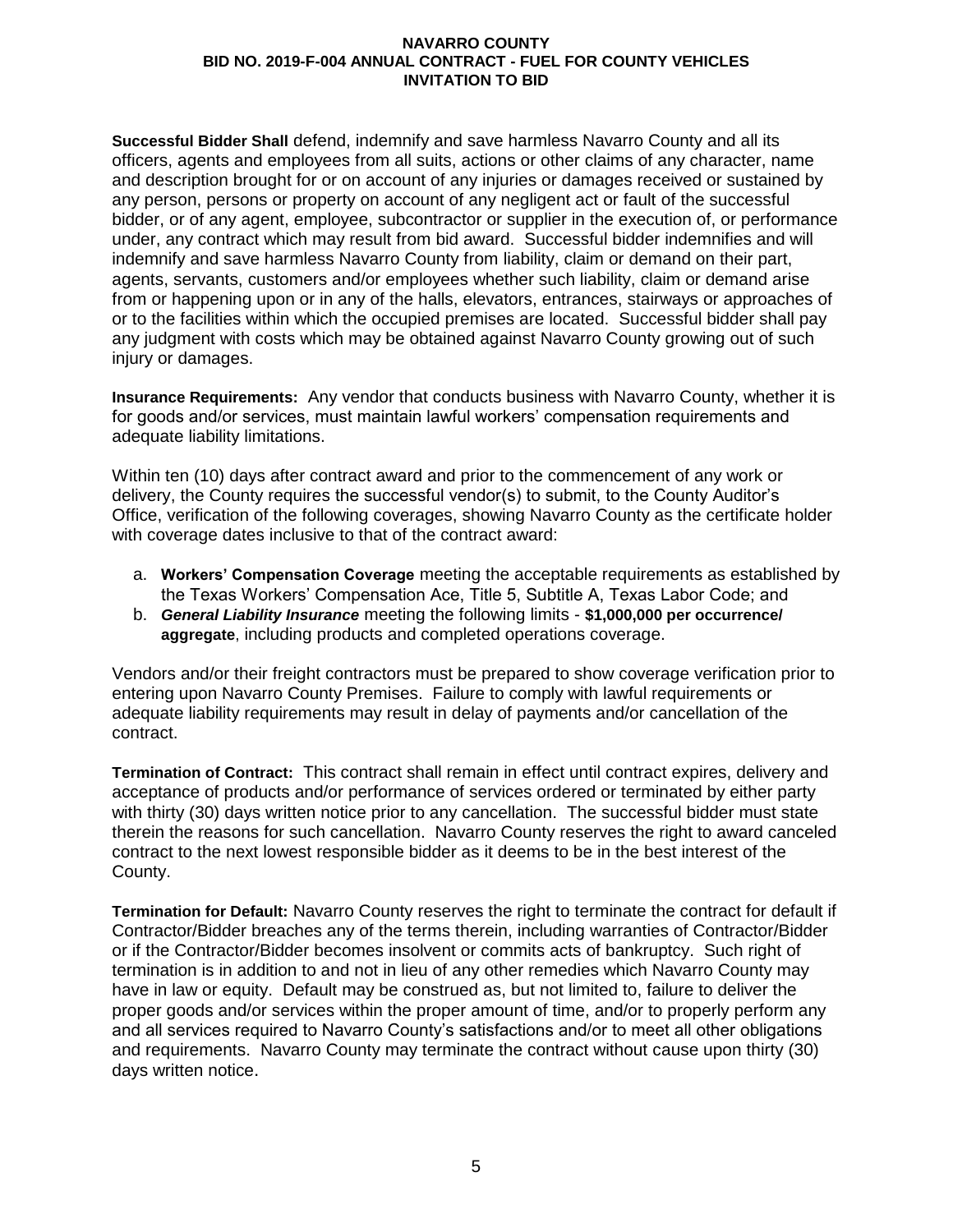**Notice:** Any notice provided by this bid (or required by law) to be given to the successful bidder by Navarro County shall be conclusively deemed to have been given and received on the next day after such written notice has been deposited in the mail in Corsicana, Texas, by Registered or Certified Mail with sufficient postage affixed thereto, provided this shall not prevent the giving of actual notice in any other manner.

**Purchase Order:** A purchase order will be generated by Navarro County to the successful bidder. The purchase order number must appear on all itemized invoices. Navarro County will not be held responsible for any orders placed/delivered without a valid current purchase order number.

**Packing Slips** or other suitable shipping documents shall accompany each shipment and shall show: (a) name and address of successful bidder, (b) delivery location, (c) Navarro County purchase order number and (d) descriptive information as to the terms(s) delivered, including description, quantity, number of containers, etc.

**Invoices:**Payment will be made from original vendor invoices only. Shipping documents will be considered informational only and will be held until an invoice is received. The County does not pay from monthly statements. Invoices shall show all information as stated above and mailed directly to the Navarro County Auditor's Office, 300 West 3rd Street, Suite 4, Corsicana, TX 75110.

**Payment** will be made upon receipt and acceptance, by the County, of the items ordered in accordance with the State of Texas "Prompt Payment Act", Article 610f, V.T.C.S. Successful bidder is required to pay subcontractors within ten (10) days.

**Items** supplied under this contract will be subject to the County's approval. Items found defective or not meeting specifications shall be picked up and replaced by the successful bidder at no expense to the County. If an item is not picked up within one (1) week after notification, the item will become a donation to the County for disposition.

**Testing:** Navarro County reserves the right to test equipment, supplies, material and goods proposed for quality, compliance with specifications and ability to meet the needs of the user. Demonstration units must be available for review.

**Warranties:** Contractor/Bidder shall furnish all data pertinent to warranties or guarantees which may apply. Contractor/Bidder may not limit or exclude any implied warranties. Contractor/Bidder warrants that product sold to the County shall conform to the standards established by the U.S. Department of Labor under the Occupational Safety and Health Act of 1970. In the event product does not conform to OSHA Standards, where applicable, Navarro County may return the product for correction or replacement at the Contractor's/Bidder's expense. If Contractor/Bidder fails to make the appropriate correction within a reasonable time, Navarro County may correct at the Contractor's/Bidder's expense.

**Remedies:** The successful bidder and Navarro County agree that both parties have all rights, duties and remedies available as stated in the Uniform Commercial Code.

**Venue:** This agreement will be governed and construed according to the laws of the State of Texas and is performable in Navarro County, Texas.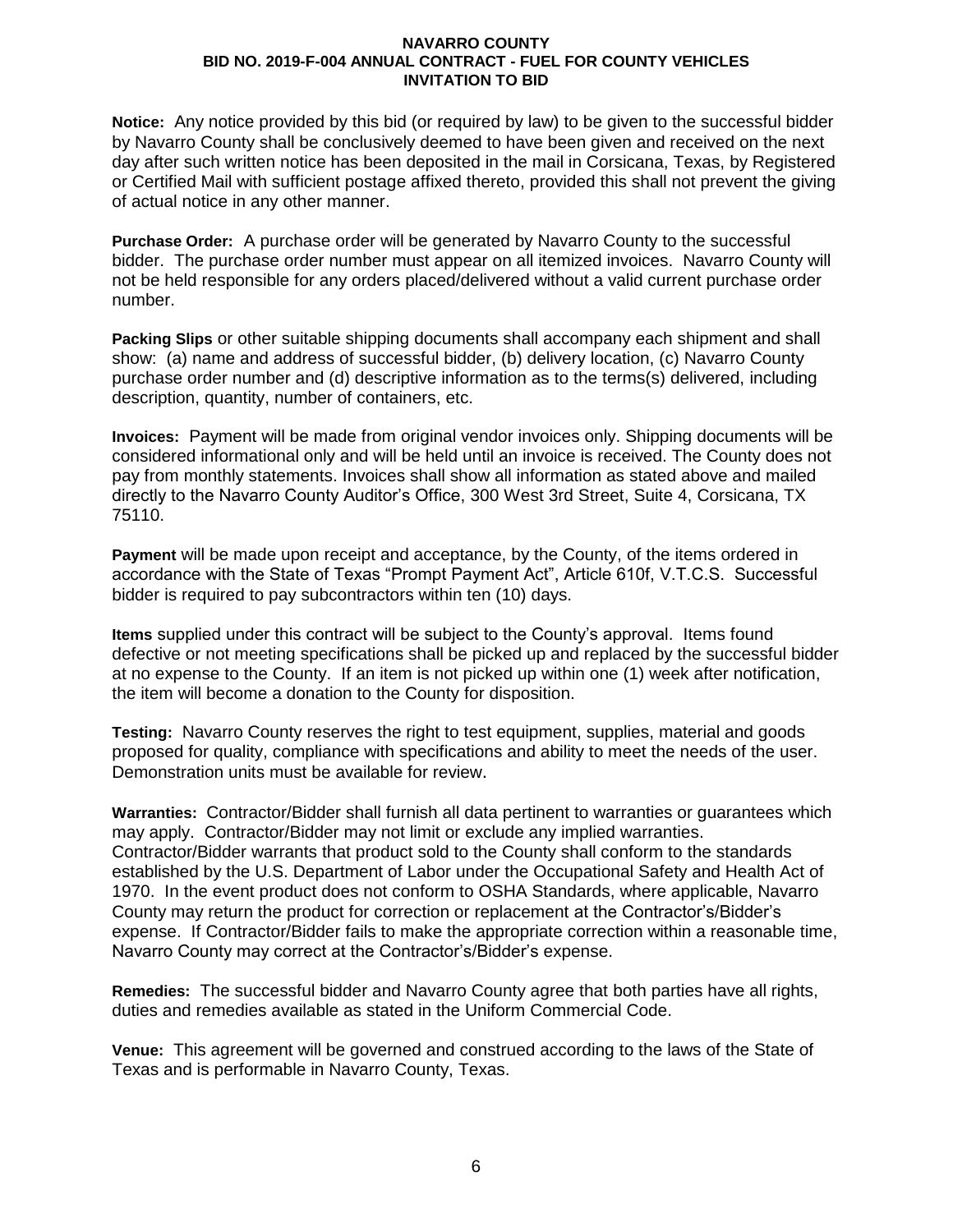**Assignment:** The successful bidder shall not sell, assign, transfer or convey this contract, in whole or in part, without the prior written consent of Navarro County.

**Silence of Specification:** The apparent silence of these specifications as to any detail or to the apparent omission of a detailed description concerning any point, shall be regarded as meaning that only the best commercial practices are to prevail. All interpretations of these specifications shall be made on the basis of this statement.

**Navarro County reserves the right** to make purchases from State Government Contracts or other vendors to meet County needs.

**Any Questions** concerning this *Invitation to Bid, Instructions/Terms of Contract,* and *Specifications* should be directed to the Navarro County Auditor's Office at 903-654-3095.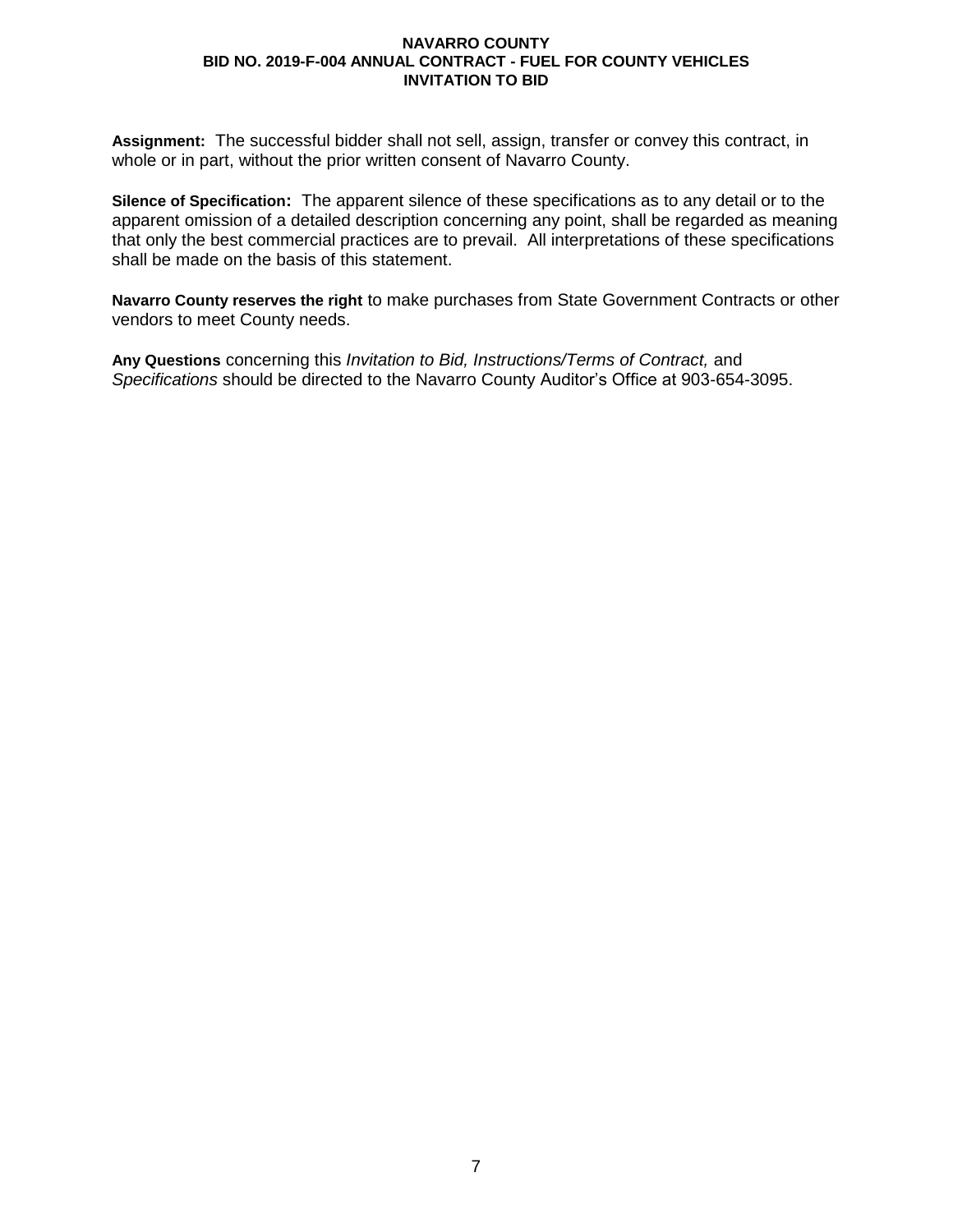Navarro County is requesting bids for **Annual Contract(s) for Fuel for County Vehicles** as described in the following specifications. The Contract Period will be for twelve (12) months effective October 1, 2018 through September 30, 2019.

### *Bids are binding under the Uniform Commercial Code.*

### **Product Specifications**

The respective types of fuels being sought under this contract are as follows:

- A Unleaded gasoline, American Society of Testing Materials (ASTM) Designation D439 (most recent issue) with a minimum rating of 87 (R+M/2 method).
- B Diesel fuel Minimum Cetane number of 42; Maximum Sulfur of 0.3 per ASTM Standards (most recent issue).

All fuels must be of the highest quality and free of foreign substances which present a potential hazard to county equipment or contamination of storage facilities.

#### **Delivery Points**

Delivery locations will be as specified on individual purchase order. The storage tank capacities, above or below ground, for each location are as follows:

| <b>DELIVERY POINT</b>                                                                | <b>FUEL TYPE</b> | <b>TANK SIZE</b>           |
|--------------------------------------------------------------------------------------|------------------|----------------------------|
| <b>Sheriff</b><br><b>County Justice Center</b><br>312 W Second Ave.<br>Corsicana, TX | A                | 6,000                      |
| <b>Precinct 1</b><br>West Highway 22<br>Corsicana, TX                                | A<br>B           | 1,000; 500<br>2,500; 1,000 |
| <b>Precinct 2</b><br>East Highway 31<br>Kerens, TX                                   | A<br>B           | 1,000<br>1,000, 1,000      |
| <b>Precinct 3</b><br>West Highway 31<br>Dawson, TX                                   | A<br>В           | 2,000<br>3,000             |
| Richland, TX                                                                         | A<br>В           | 1,000; 550<br>2,000        |
| <b>Precinct 4</b><br>Blooming Grove, TX                                              | A<br>В           | 1,000<br>1,000; 1,000      |
| Frost, TX<br>Purdon, TX                                                              | В<br>в           | 500<br>500                 |
|                                                                                      |                  |                            |

Product must be metered by vendor at delivery point.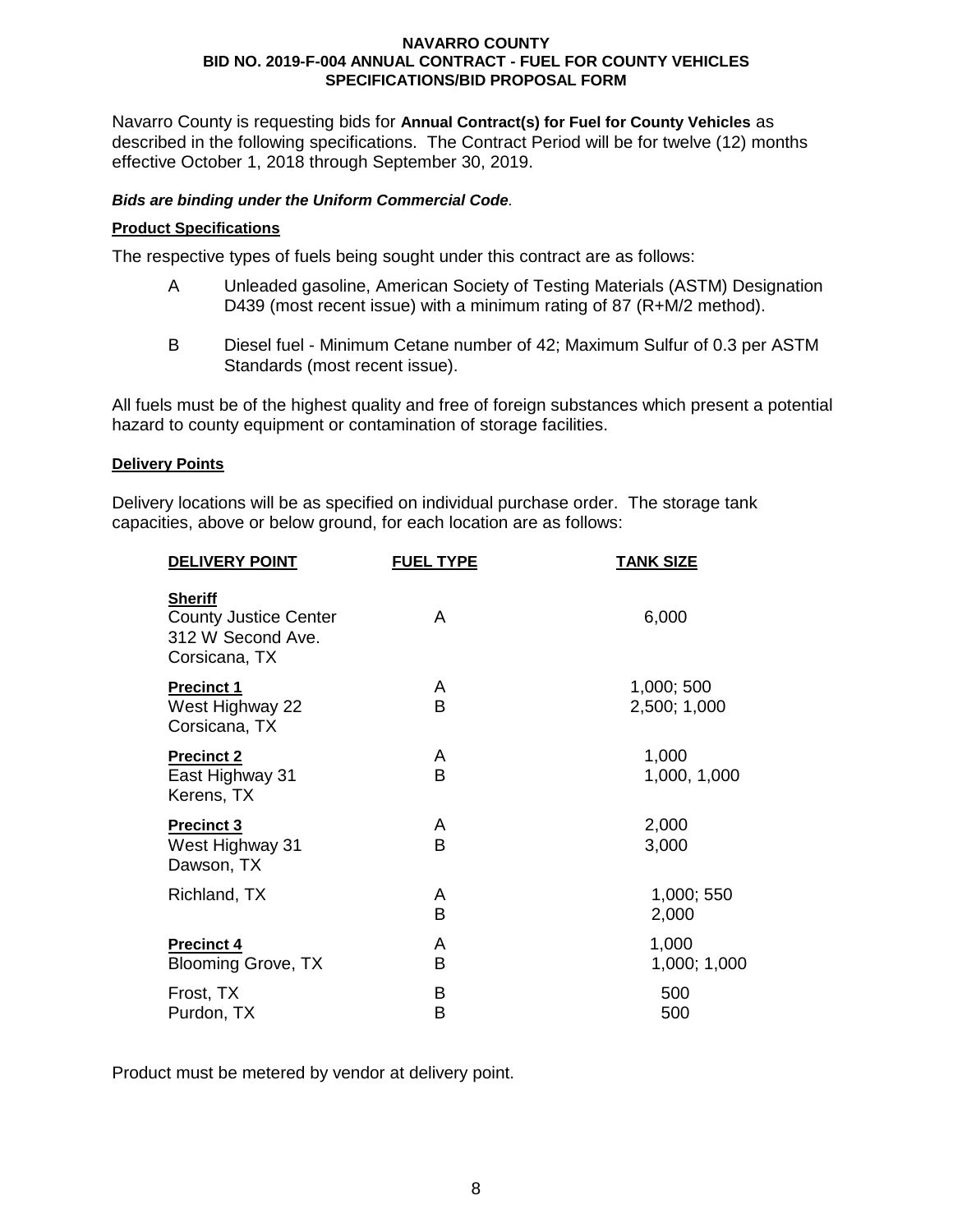### **Spillage and Cleanup**

The contractor shall be held responsible for all spillage that may occur during transit and unloading operations. They shall immediately report and cleanup any spillage. Failure to do so shall initiate corrective action and backcharge to the contractor of any incurred costs.

### **Pricing**

**The price quoted shall include the following:**

- 1. Rack or Tankwagon price from supplier;
- 2. State of Texas twenty cent (\$0.20) gasoline tax per gallon.
- 3. Freight charges; and
- 4. Bidders profit margin (to remain firm during the contract term).

### **The price quoted shall not include the following:**

1. Federal Excise tax as the County is tax exempt;

Tax exemption certificates will be supplies to the vendor as required.

Fluctuation of the posted rack or tankwagon price will be allowed throughout the term of this contract. The escalation shall be limited to a maximum of ten cents (\$0.10) per gallon (based on bid prices) over the term of the contract. De-escalation shall have no limit. In the event of an increase or decrease, no written notice shall be required unless the increase exceeds the ten cents (\$.010) per gallon maximum escalation, in which case no fuel shall be delivered under this contract and the vendor shall notify the County. The County will not pay more per gallon than is allowed under this contract. When the refiner's posted rack or tankwagon price changes, a copy of the refiner's posted rack or tankwagon price in effect must accompany the invoice at the time of delivery.

### **Ordering Information**

Orders for delivery will be made by telephone with a purchase order number. Bidder is to indicate in the space provided in the bid response form the name of the person to contact and the telephone number to place delivery orders. Deliveries are to be made within one (1) working day of the time the request for delivery is made. For the purpose of this contract, working days are 8:00 a.m. through 3:00 p.m., Monday through Friday, excluding County holidays.

### **Delivery and Invoicing**

A delivery ticket must accompany each shipment and the delivery ticket shall include a terminal fill receipt with gallons shown. Each delivery ticket shall also include the posted rack or tankwagon price for that particular shipment. Deliveries are to be invoiced separately and each invoice shall designate the department receiving the fuel. A copy of the posted rack of tankwagon price shall accompany invoices at the time of delivery if rack or tankwagon price has changed since the last delivery.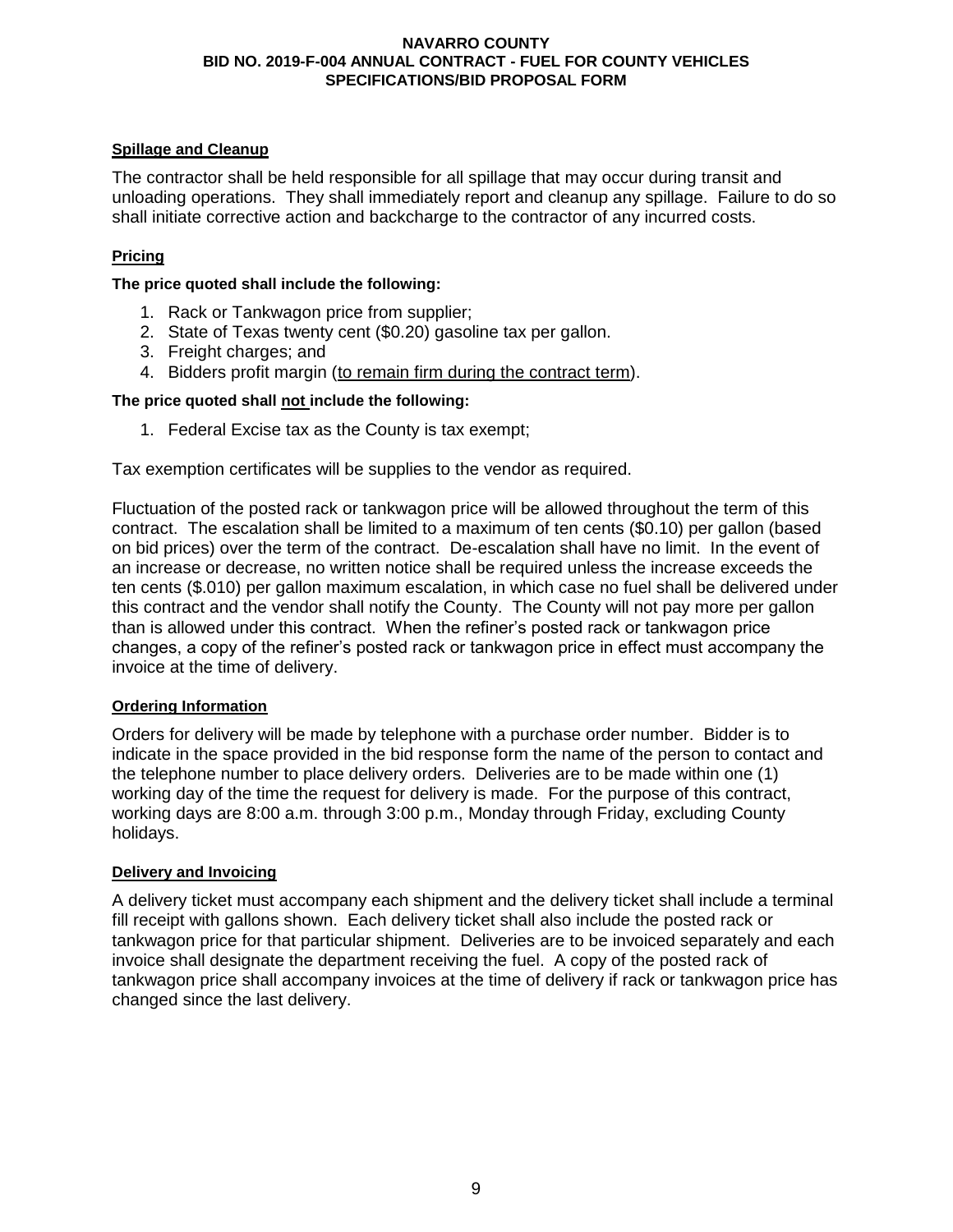| <b>FIRM SUBMITTING BID</b>                  |         | FEDERAL ID NUMBER     |
|---------------------------------------------|---------|-----------------------|
|                                             |         |                       |
|                                             |         |                       |
|                                             |         |                       |
| <b>ADDRESS</b>                              |         |                       |
|                                             |         |                       |
|                                             |         |                       |
| CITY, STATE, ZIP                            |         |                       |
|                                             |         |                       |
|                                             |         |                       |
| NAME AND TITLE OF INDIVIDUAL SUBMITTING BID |         |                       |
|                                             |         |                       |
|                                             |         |                       |
|                                             |         |                       |
| <b>TELEPHONE NO.</b>                        | FAX NO. | <b>E-MAIL ADDRESS</b> |
|                                             |         |                       |
|                                             |         |                       |
| SIGNATURE OF AUTHORIZED REPRESENTATIVE      |         | <b>DATE</b>           |
|                                             |         |                       |
|                                             |         |                       |

Having read and understood the instruction, terms and conditions and specifications, we submit the following bid:

For the purpose of low bid determinations, the bidder is to bid the posted rack price plus profit margin, freight charges and applicable taxes, as of 12:00 noon, Friday, September 21, 2018. A copy of the refiner's posted rack price for this day must accompany the bid. *Failure to include a rack price sheet will be considered for bid rejection.*

**Unleaded Gasoline 87 Octane**(Include State gasoline tax but not federal excise tax)

|                            | Rack or Tankwagon Price<br><b>September 21, 2018</b>                                                                                                                                                                                 | \$         |
|----------------------------|--------------------------------------------------------------------------------------------------------------------------------------------------------------------------------------------------------------------------------------|------------|
|                            | State of Texas Tax                                                                                                                                                                                                                   | \$<br>0.20 |
|                            | <b>Freight Charges</b>                                                                                                                                                                                                               | \$         |
|                            | Firm Profit Margin                                                                                                                                                                                                                   | \$         |
|                            | <b>Total Cost per Gallon</b>                                                                                                                                                                                                         | \$         |
|                            | Primary Distributor <u>example and the set of the set of the set of the set of the set of the set of the set of the set of the set of the set of the set of the set of the set of the set of the set of the set of the set of th</u> |            |
| <b>Diesel Fuel</b>         |                                                                                                                                                                                                                                      |            |
|                            | Rack or Tankwagon Price<br><b>September 21, 2018</b>                                                                                                                                                                                 | \$         |
|                            | State of Texas Tax                                                                                                                                                                                                                   | \$<br>0.20 |
|                            | <b>Freight Charges</b>                                                                                                                                                                                                               | \$         |
|                            | Firm Profit Margin                                                                                                                                                                                                                   | \$         |
|                            | <b>Total Cost per Gallon</b>                                                                                                                                                                                                         | \$         |
| <b>Primary Distributor</b> |                                                                                                                                                                                                                                      |            |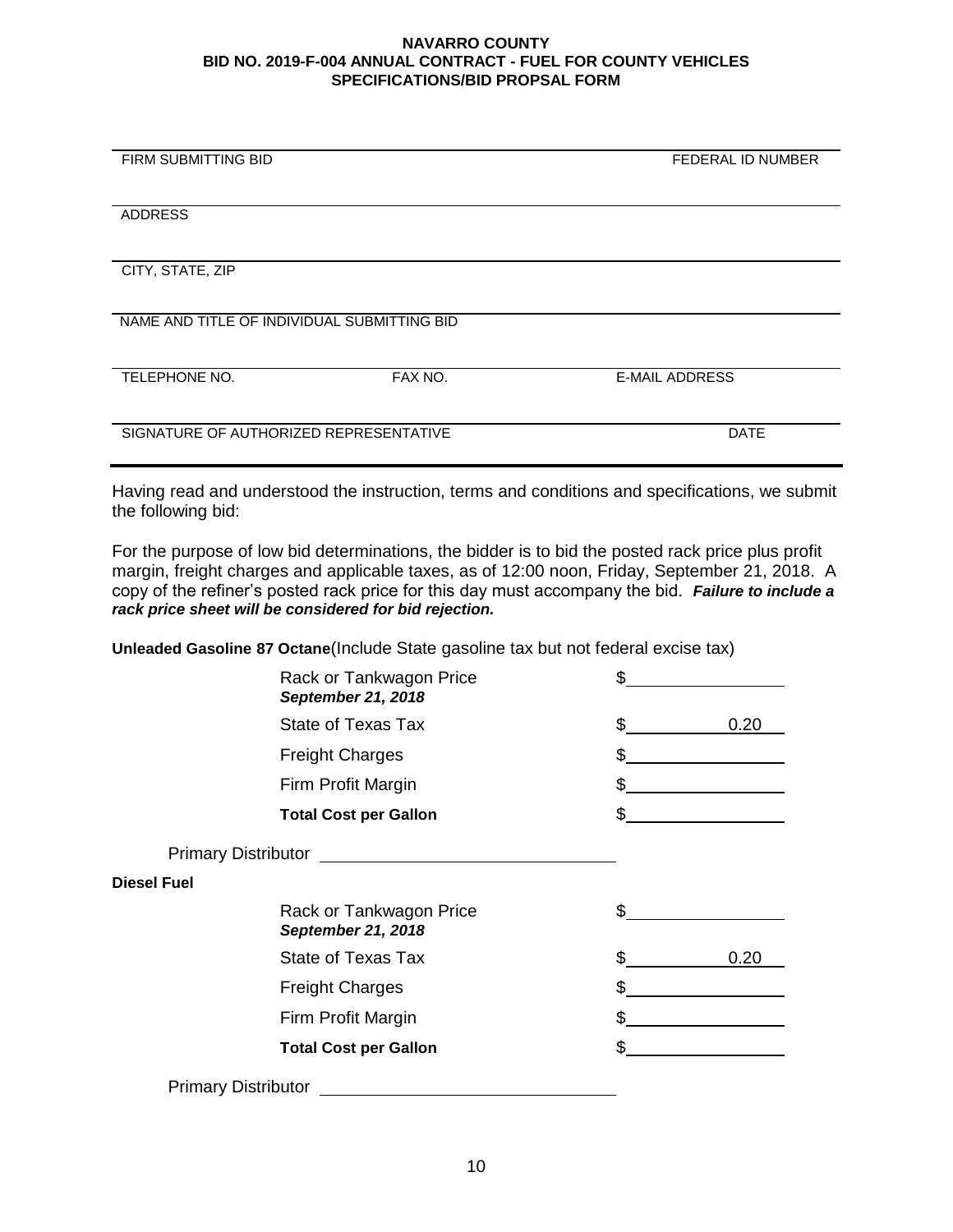### **BID PROPOSAL AFFIDAVIT**

The undersigned certifies that the bid prices in this proposal have been carefully reviewed and are submitted as correct and final. He further certifies that the bidder agrees to furnish any and/or all items upon which prices are extended at the price(s) offered, and upon the conditions contained in the specifications of the Invitation to Bid. The period of acceptance of this bid proposal will be thirty (30) calendar days from the date of the bid opening.

| <b>STATE OF TEXAS</b>       | S                                                                                                              |  |
|-----------------------------|----------------------------------------------------------------------------------------------------------------|--|
| <b>COUNTY OF NAVARRO</b>    | Ş                                                                                                              |  |
|                             | BEFORE ME, the undersigned authority, a Notary Public in and for the State of Texas, on this                   |  |
|                             |                                                                                                                |  |
|                             | being duly sworn, did depose and say: "I, _________________________________, am a duly                         |  |
|                             |                                                                                                                |  |
|                             | been authorized to execute the foregoing bid proposal on their behalf. I hereby certify that the               |  |
|                             | foregoing proposal has not been prepared in collusion with any other bidder or other person or                 |  |
|                             | persons engaged in the same line of business prior to the official opening of this bid. Further, I             |  |
|                             | certify that the bidder is not now, nor has he been for the past six (6) months, directly or                   |  |
|                             | indirectly concerned in any pool or agreement or combination, to control the price of the                      |  |
|                             | services or materials bid on, or to influence any person or persons to bid or not to bid thereon.              |  |
|                             |                                                                                                                |  |
|                             |                                                                                                                |  |
|                             |                                                                                                                |  |
|                             |                                                                                                                |  |
|                             | Telephone: The contract of the contract of the contract of the contract of the contract of the contract of the |  |
|                             |                                                                                                                |  |
| By:<br>(Type of Print Name) |                                                                                                                |  |
|                             |                                                                                                                |  |

Signature:

SUBSCRIBED AND SWORN to before me by the above named on this the wag of ,  $20$   $30$ 

Notary Public in and for the State of Texas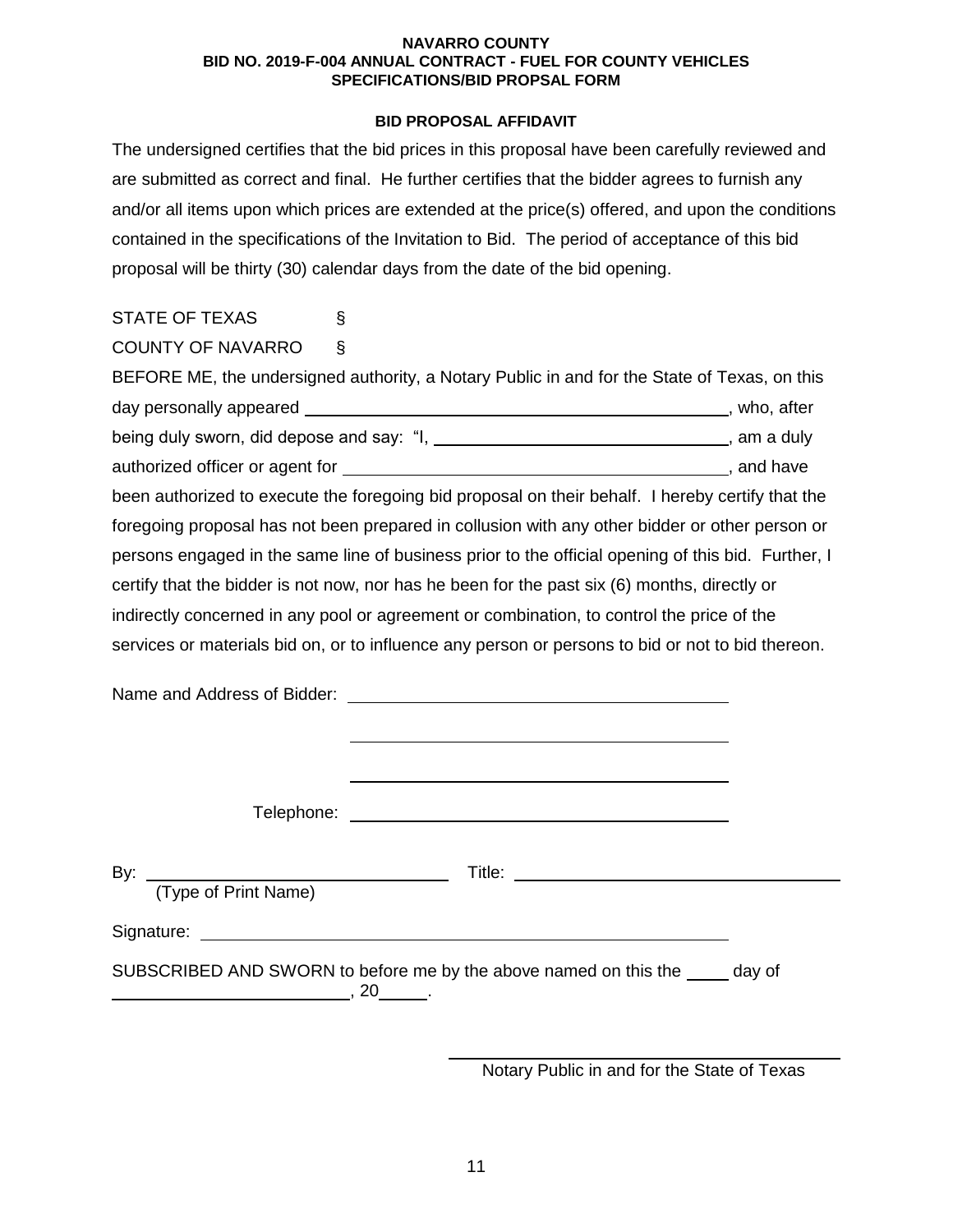### **VENDOR REFERENCES**

| proposal. This form must be returned with your proposal. | Please list three (3) references of current customers who can verify the quality of service your<br>company provides. The County prefers customers of similar size and scope of work to this |  |
|----------------------------------------------------------|----------------------------------------------------------------------------------------------------------------------------------------------------------------------------------------------|--|
| <b>REFERENCE 1</b>                                       |                                                                                                                                                                                              |  |
|                                                          |                                                                                                                                                                                              |  |
| Address:                                                 | <u> 1989 - Johann Stoff, amerikansk politiker (d. 1989)</u>                                                                                                                                  |  |
|                                                          |                                                                                                                                                                                              |  |
|                                                          |                                                                                                                                                                                              |  |
| Contract Period: ______________________                  |                                                                                                                                                                                              |  |
| <b>REFERENCE 2</b>                                       |                                                                                                                                                                                              |  |
| Address:                                                 | <u> 1989 - Johann Stoff, deutscher Stoff, der Stoff, der Stoff, der Stoff, der Stoff, der Stoff, der Stoff, der S</u>                                                                        |  |
|                                                          |                                                                                                                                                                                              |  |
|                                                          |                                                                                                                                                                                              |  |
| Contract Period: ______________________                  |                                                                                                                                                                                              |  |
| <b>REFERENCE 3</b>                                       |                                                                                                                                                                                              |  |
| Address:                                                 |                                                                                                                                                                                              |  |
|                                                          |                                                                                                                                                                                              |  |
| Phone: ________________                                  | e-mail: ________________________<br>Fax: ________________                                                                                                                                    |  |
|                                                          | Scope of Work:<br><u> 1989 - Johann John Stein, markin f</u>                                                                                                                                 |  |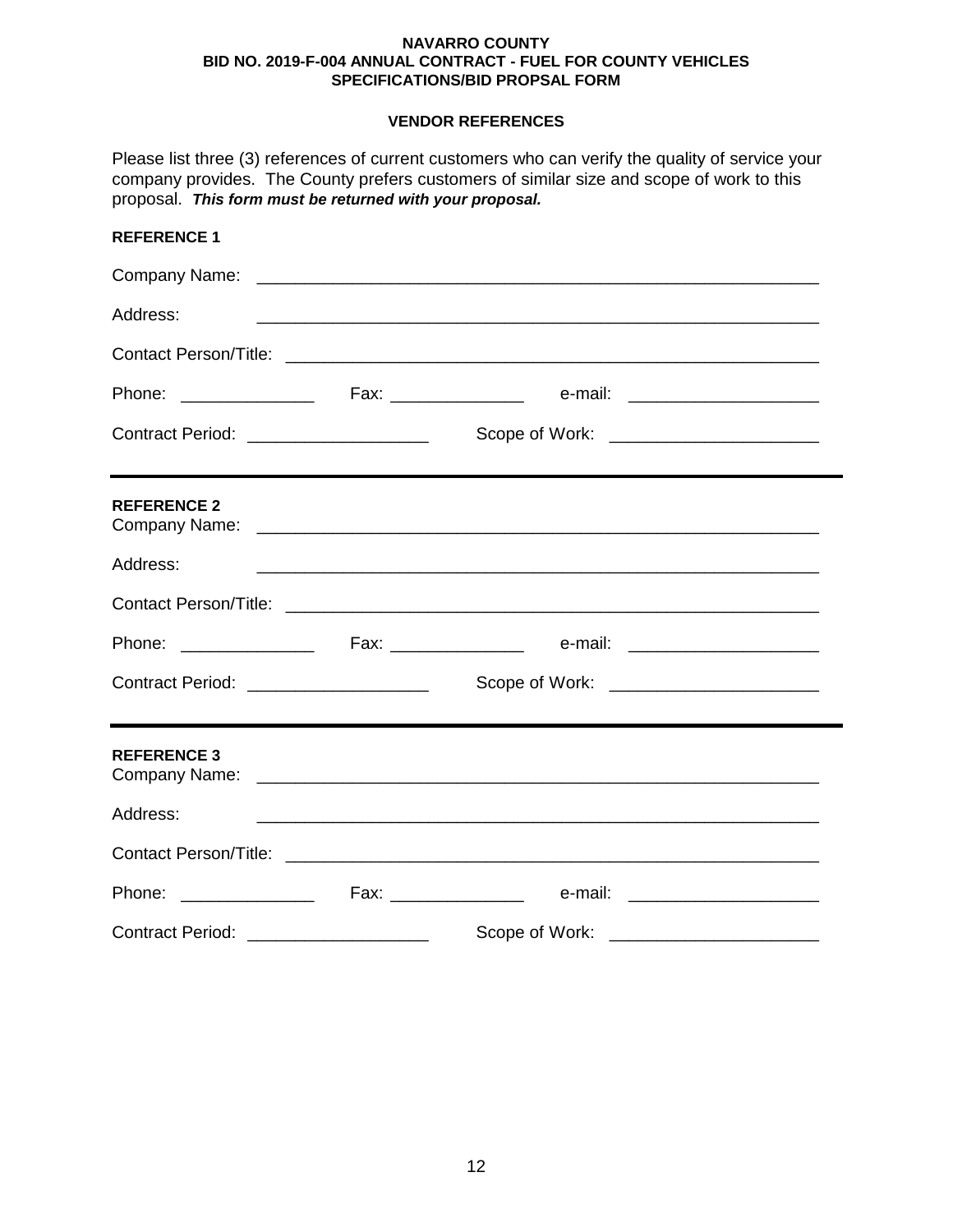| CONFLICT OF INTEREST QUESTIONNAIRE<br>For vendor or other person doing business with local governmental entity                                                                                                                                                                                                                                                                                                        | <b>FORM CIQ</b> |  |  |
|-----------------------------------------------------------------------------------------------------------------------------------------------------------------------------------------------------------------------------------------------------------------------------------------------------------------------------------------------------------------------------------------------------------------------|-----------------|--|--|
| This questionnaire reflects changes made to the law by H.B. 1491, 80th Leg., Regular Session.                                                                                                                                                                                                                                                                                                                         | OFFICE USE ONLY |  |  |
| This questionnaire is being filed in accordance with Chapter 176, Local Government Code<br>by a person who has a business relationship as defined by Section 176.001(1-a) with a local<br>governmental entity and the person meets requirements under Section 176.006(a).                                                                                                                                             | Date Received   |  |  |
| By law this questionnaire must be filed with the records administrator of the local governmental<br>entity not later than the 7th business day after the date the person becomes aware of facts<br>that require the statement to be filed. See Section 176.006, Local Government Code.                                                                                                                                |                 |  |  |
| A person commits an offense if the person knowingly violates Section 176.006, Local<br>Government Code. An offense under this section is a Class C misdemeanor.                                                                                                                                                                                                                                                       |                 |  |  |
| Name of person who has a business relationship with local governmental entity.                                                                                                                                                                                                                                                                                                                                        |                 |  |  |
| 2<br>Check this box if you are filing an update to a previously filed questionnaire.                                                                                                                                                                                                                                                                                                                                  |                 |  |  |
| (The law requires that you file an updated completed questionnaire with the appropriate filing authority not<br>later than the 7th business day after the date the originally filed questionnaire becomes incomplete or inaccurate.)                                                                                                                                                                                  |                 |  |  |
| 3<br>Name of local government officer with whom filer has employment or business relationship.                                                                                                                                                                                                                                                                                                                        |                 |  |  |
| Name of Officer                                                                                                                                                                                                                                                                                                                                                                                                       |                 |  |  |
| This section (item 3 including subparts A, B, C & D) must be completed for each officer with whom the filer has an<br>employment or other business relationship as defined by Section 176.001(1-a), Local Government Code. Attach additional<br>pages to this Form CIQ as necessary.<br>A. Is the local government officer named in this section receiving or likely to receive taxable income, other than investment |                 |  |  |
| income, from the filer of the questionnaire?<br>Yes<br>No                                                                                                                                                                                                                                                                                                                                                             |                 |  |  |
|                                                                                                                                                                                                                                                                                                                                                                                                                       |                 |  |  |
| B. Is the filer of the questionnaire receiving or likely to receive taxable income, other than investment income, from or at the<br>direction of the local government officer named in this section AND the taxable income is not received from the local<br>governmental entity?                                                                                                                                     |                 |  |  |
| No<br>Yes                                                                                                                                                                                                                                                                                                                                                                                                             |                 |  |  |
| C. Is the filer of this questionnaire employed by a corporation or other business entity with respect to which the local<br>government officer serves as an officer or director, or holds an ownership of 10 percent or more?                                                                                                                                                                                         |                 |  |  |
| No<br>Yes                                                                                                                                                                                                                                                                                                                                                                                                             |                 |  |  |
| D. Describe each employment or business relationship with the local government officer named in this section.                                                                                                                                                                                                                                                                                                         |                 |  |  |
| 4                                                                                                                                                                                                                                                                                                                                                                                                                     |                 |  |  |
| Signature of person doing business with the governmental entity                                                                                                                                                                                                                                                                                                                                                       | Date            |  |  |

Adopted 06/29/2007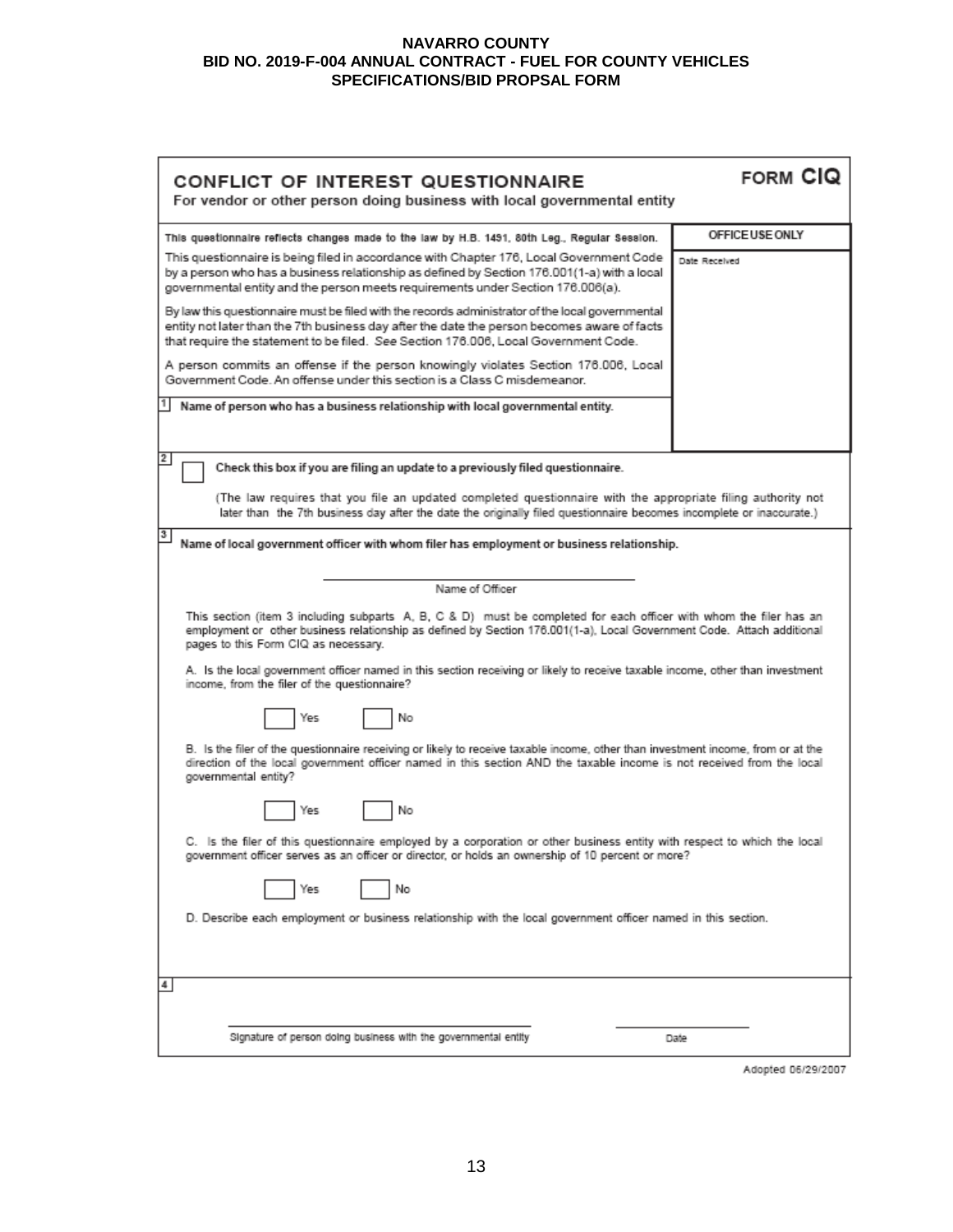## **Contract Checklist**

This project will be bid, let and constructed according to the International Building Code 2006 Standards and the Texas Department of Transportation 2004 Standard Specifications for Construction and Maintenance of Highways, Streets and Bridges.

Following are required Documents to be submitted with the Bid Form:

A Statement of Bidder's Qualifications must be completed and submitted with the Bid Form.

A Conflict of Interest Questionnaire must be completed and submitted with the Bid Form.

A list of references must be submitted with the form.

A Bid Proposal Affidavit must be submitted with the Bid Form.

If any statements were *not* checked please provide an explanation in the given area below.

\_\_\_\_\_\_\_\_\_\_\_\_\_\_\_\_\_\_\_\_\_\_\_\_\_\_\_\_\_\_\_\_\_\_\_\_\_\_\_\_\_\_\_\_\_\_\_\_\_\_\_\_\_\_\_\_\_\_\_\_\_\_\_\_ \_\_\_\_\_\_\_\_\_\_\_\_\_\_\_\_\_\_\_\_\_\_\_\_\_\_\_\_\_\_\_\_\_\_\_\_\_\_\_\_\_\_\_\_\_\_\_\_\_\_\_\_\_\_\_\_\_\_\_\_\_\_\_\_ \_\_\_\_\_\_\_\_\_\_\_\_\_\_\_\_\_\_\_\_\_\_\_\_\_\_\_\_\_\_\_\_\_\_\_\_\_\_\_\_\_\_\_\_\_\_\_\_\_\_\_\_\_\_\_\_\_\_\_\_\_\_\_\_ \_\_\_\_\_\_\_\_\_\_\_\_\_\_\_\_\_\_\_\_\_\_\_\_\_\_\_\_\_\_\_\_\_\_\_\_\_\_\_\_\_\_\_\_\_\_\_\_\_\_\_\_\_\_\_\_\_\_\_\_\_\_\_\_ \_\_\_\_\_\_\_\_\_\_\_\_\_\_\_\_\_\_\_\_\_\_\_\_\_\_\_\_\_\_\_\_\_\_\_\_\_\_\_\_\_\_\_\_\_\_\_\_\_\_\_\_\_\_\_\_\_\_\_\_\_\_\_\_ \_\_\_\_\_\_\_\_\_\_\_\_\_\_\_\_\_\_\_\_\_\_\_\_\_\_\_\_\_\_\_\_\_\_\_\_\_\_\_\_\_\_\_\_\_\_\_\_\_\_\_\_\_\_\_\_\_\_\_\_\_\_\_\_ \_\_\_\_\_\_\_\_\_\_\_\_\_\_\_\_\_\_\_\_\_\_\_\_\_\_\_\_\_\_\_\_\_\_\_\_\_\_\_\_\_\_\_\_\_\_\_\_\_\_\_\_\_\_\_\_\_\_\_\_\_\_\_\_ \_\_\_\_\_\_\_\_\_\_\_\_\_\_\_\_\_\_\_\_\_\_\_\_\_\_\_\_\_\_\_\_\_\_\_\_\_\_\_\_\_\_\_\_\_\_\_\_\_\_\_\_\_\_\_\_\_\_\_\_\_\_\_\_ \_\_\_\_\_\_\_\_\_\_\_\_\_\_\_\_\_\_\_\_\_\_\_\_\_\_\_\_\_\_\_\_\_\_\_\_\_\_\_\_\_\_\_\_\_\_\_\_\_\_\_\_\_\_\_\_\_\_\_\_\_\_\_\_

> \_\_\_\_\_\_\_\_\_\_\_\_\_\_\_\_\_\_\_\_\_\_\_\_\_ Contractor Signature Date